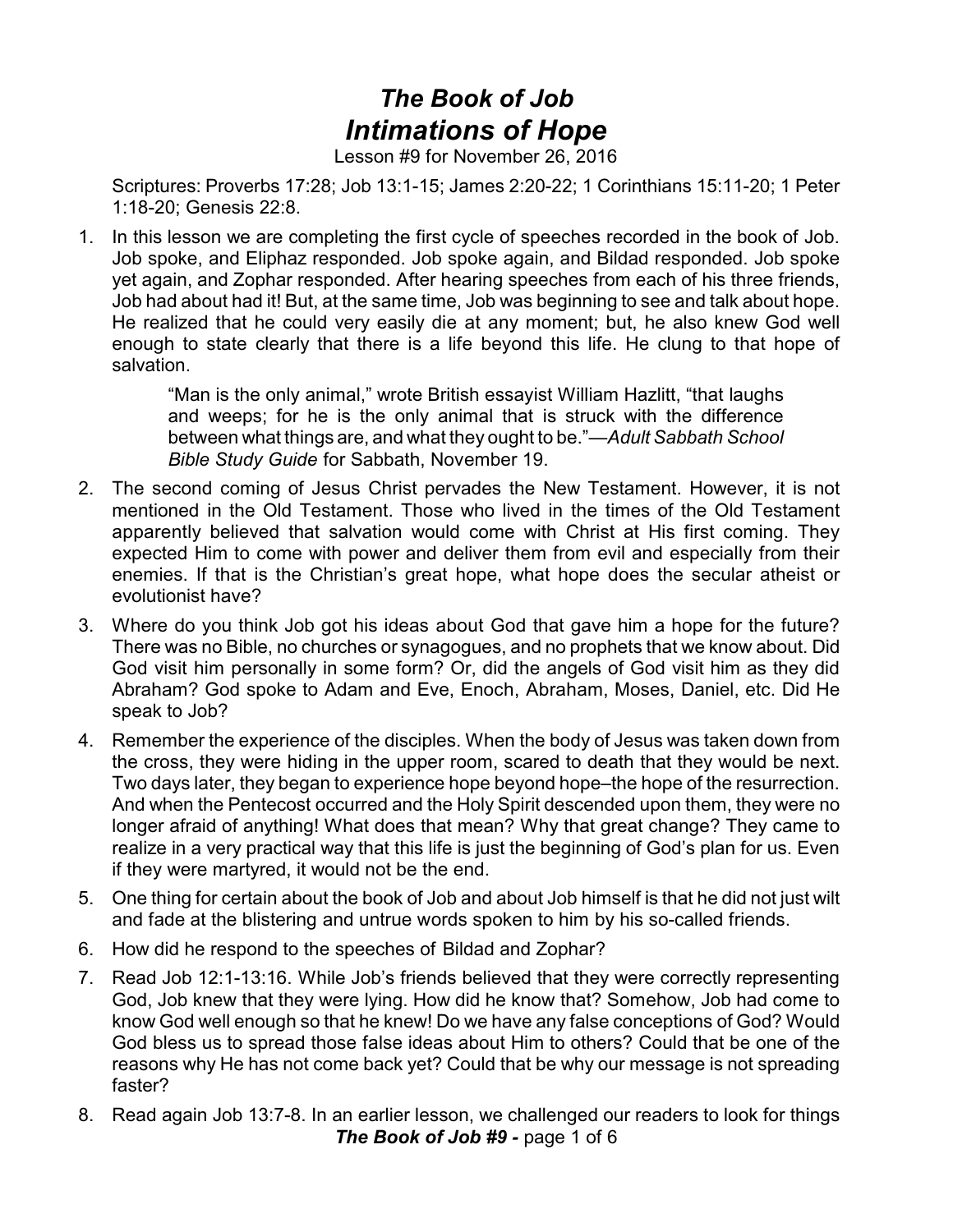about which Job and his friends disagreed. There were a number of things about which they agreed; but, there were some things about which they clearly disagreed. Their lies about God were one area of clear disagreement with Job's defense of God. (See Job 42:7- 8.)

- 9. Do you think that you know God well enough that if you had gone through an experience like Job's, you could say with confidence that God was your Friend and what the friends were saying about both God and you were lies?
- 10. As we read the book of Job starting with Job 1&2 and ending with Job 42, we should see this silver lining to the clouds. But, neither Job nor his friends knew about Job 1&2 and 42. As Job began to digest what his friends had said and as he thought things through, he began to show the glimmers of hope as he formulated answers to his friends.
- 11. Job 13:15 is a challenge for translators. There are actually two different versions of this verse in the ancient manuscripts. One Hebrew expression suggests: "Even if He should kill me, I will trust Him." That is the meaning which we find in most English translations. But, a few versions like the *New Revised Standard Version* and the *New Living Translation* take the other Hebrew expression and translate: "See, he will kill me; I have no hope." The rest of the chapter suggests that the more common translation is more likely correct. See the passage below.
- 12. Ellen White commented:

The riches of the grace of Christ must be kept before the mind. Treasure up the lessons that his love provides. Let your faith be like Job's, that you may declare, "Though he slay me, yet will I trust in him." [Job 13:15] Lay hold on the promises of your Heavenly Father, and remember his former dealings with you and with his servants; for "all things work together for good to them that love God." [Romans 8:28]—Ellen G. White, *The Advent Review and Sabbath Herald*, February 24, 1888, par. 8; October 20, 1910, par. 2. [Content in brackets is added.]

- 13. As he was going through this experience, Job realized that from a purely human perspective, he had no basis for hope. He could die at any moment. And there was nothing left here on planet earth that could give him hope. But, knowing God, he realized that there is more than what might appear on this earth. So, what about us? From a purely human perspective, how much hope do we have?
- 14. Read Job 1:1 and James 2:20-22. Do these verses give us a clue about how Job developed and maintained some hope through all of this? What should the answer tell us about the importance of faithfulness and obedience in our Christian life? (See Lesson 13.)

There was a man named Job, living in the land of Uz, who worshiped God and was faithful to him. He was a good man, careful not to do anything evil.—American Bible Society. (1992). *The Holy Bible: The Good News Translation* (2nd ed., Job 1:1). New York: American Bible Society.

- 15. Read again Job 13:14-16.
	- 14 I am ready to risk my life.
	- 15 I've lost all hope, so what if God kills me?

I am going to state my case to him.

## *The Book of Job #9 -* page 2 of 6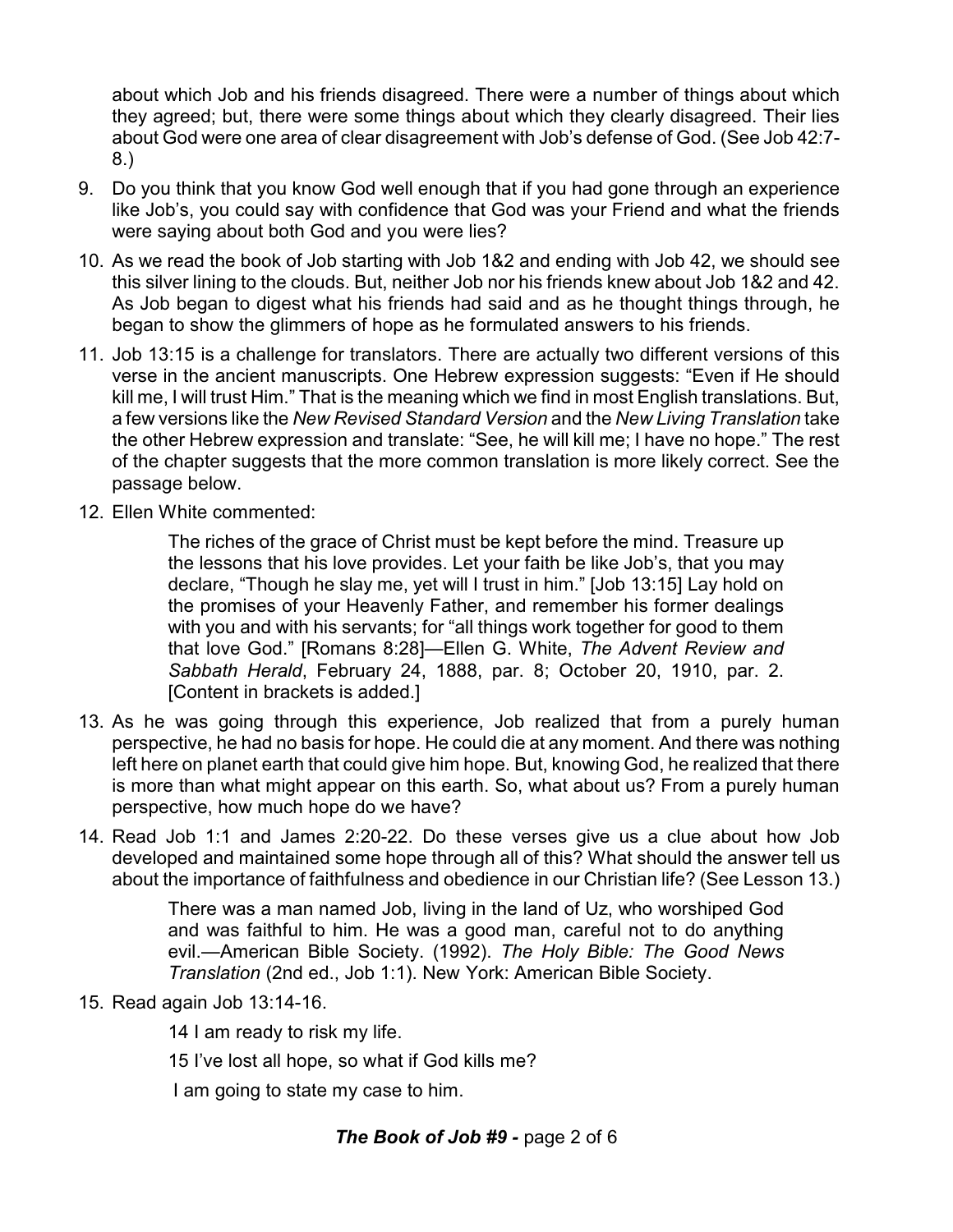16 It may even be that my boldness will save me,

since no wicked person would dare to face God.—American Bible Society. (1992). *The Holy Bible: The Good News Translation* (2nd ed., Job 13:14–16). New York: American Bible Society.

- 16. What do you think about Job's response as recorded in verse 16 to his own words in verses 14 and 15?
- 17. Did Job know about some cases in which God actually killed human beings? How much did he know about the flood? Did he live after Sodom and Gomorrah and know about them?
- 18. But, if you believe that you are facing an imminent death, what else could bring any hope? What a hope to the Christian who clearly understands the biblical teaching about death as a dreamless sleep followed by a resurrection which to that person seems to occur in the next moment, arising at the second coming of Jesus Christ!
- 19. When my father slowly died in the hospital, we watched him for some time. When he finally took his last breath, we were so thankful to realize that the next thing he will see and know will be the second coming of Jesus Christ!
- 20. What do you think about Paul's discussion about the resurrection and why it is important?
- 21. Read 1 Corinthians 15:11-20, especially verses 19 and 20.
	- **1 Corinthians 15:19-20**: <sup>19</sup> If our hope in Christ is good for this life only and no more, then we deserve more pity than anyone else in all the world.

 $^{20}$  But the truth is that Christ has been raised from death, as the guarantee that those who sleep in death will also be raised.—American Bible Society. (1992). *The Holy Bible: The Good News Translation* (2nd ed., 1 Corinthians 15:19-20). New York: American Bible Society.

- 22. In Job 1 we learned that Job offered animal sacrifices for even the possibility of sin in his children. What do you think he understood those sacrifices to symbolize? And today, what do we believe those sacrifices symbolized in the Old Testament? We now live hundreds of years after the crucifixion and the resurrection. Do we clearly understand why Jesus had to die and the implications of the resurrection? Could we make a resounding statement of faith and hope similar to the one made by Job?
- 23. We know about the fall of Adam and Eve as pictured in Genesis 3. We also know about the final scenes in this earth's history at least from a prophetic viewpoint as pictured in the book of Revelation. Do you see any hope in those chapters–Genesis 3 and Revelation 14?

The world has been committed to Christ, and through Him has come every blessing from God to the fallen race. He was the Redeemer before as after His incarnation. As soon as there was sin, there was a Saviour.—Ellen G. White, *The Desire of Ages* 210.2.

- 24. Of course, we know that our great source of hope is none other than Jesus Christ, our Savior.
- 25. There are many Christians even among Seventh-day Adventists who have serious questions about God's foreknowledge.
- 26. Read Ephesians 1:4; Titus 1:2; 2 Timothy 1:8-9; and 1 Peter 1:18-20. These verses make it very clear that God had arranged for the plan of salvation even before the first human *The Book of Job #9 -* page 3 of 6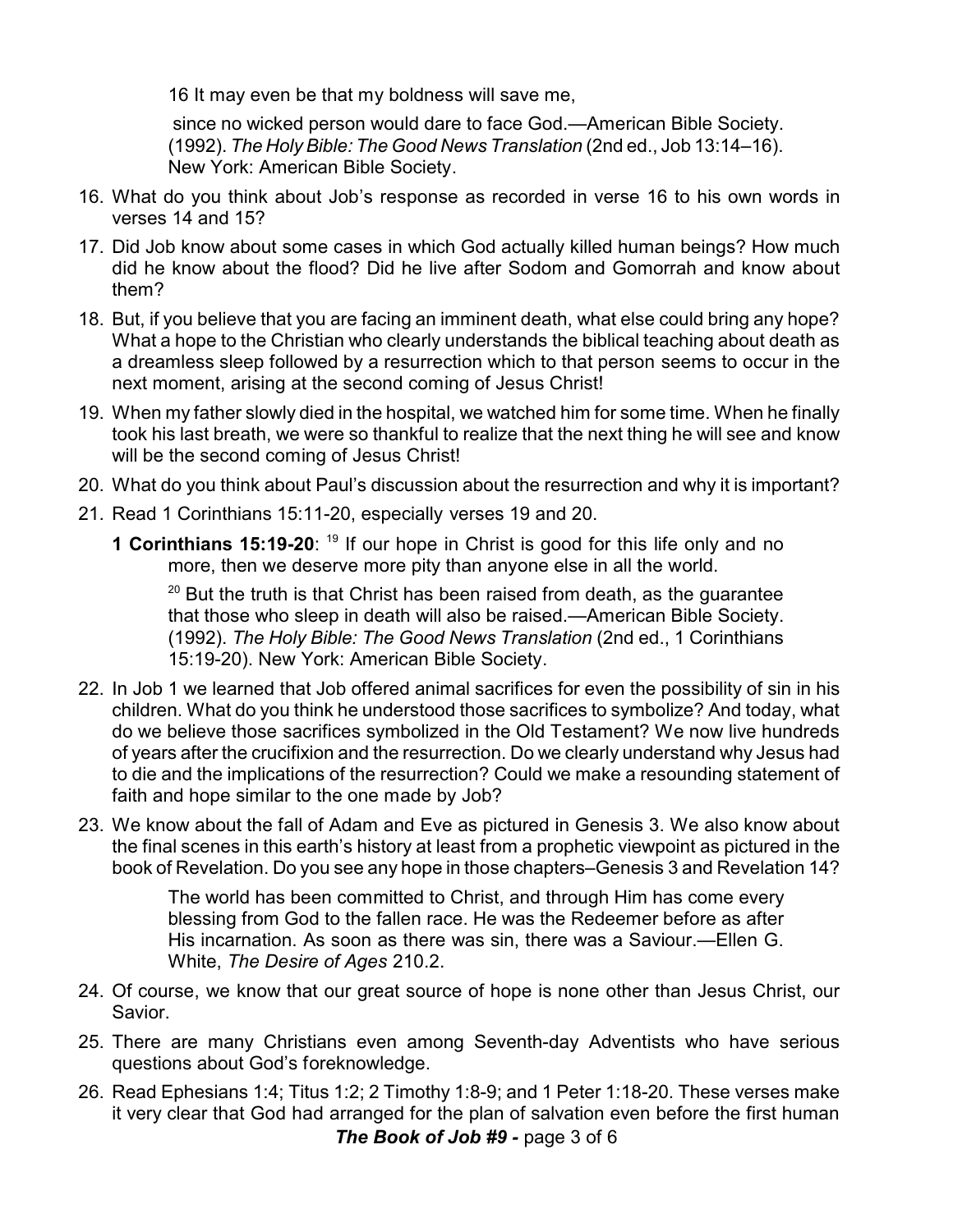was created or had any chance to sin. The plan of salvation was put together "before the beginning of time" and "before creation." Do these passages leave any doubt about God's foreknowledge?

27. Today, on what is our hope based?

As Christians, we have so much to hope for and to hope in. We exist in a universe created by a God who loves us *(John 3:16)*, a God who redeemed us *(Titus 2:14)*, a God who hears our prayers *(Matt. 6:6)*, a God who intercedes for us *(Heb. 7:25)*, a God who promises never to forsake us *(Heb. 13:5)*, a God who promises to raise our bodies from death *(Isa. 26:19)*, and to give us eternal life with Him *(John 14:2, 3)*.—*Adult Sabbath School Bible Study Guide* for Wednesday, November 23.

- 28. Which of those promises gives you the most hope? Why is it necessary for Jesus to plead/intercede for us? Is the Father not as forgiving as the Son? Roman Catholics teach that they need a lot of "saints" pleading/interceding for them! Does that help?
- 29. Read the following passages in the order listed. What kind of progression do you see in these verses?

Genesis 3:15: Satan and evil will be crushed.

Genesis 22:8: God will provide.

Leviticus 17:11: Our sins can be taken away.

John 1:29: The Lamb of God takes away the sin of the world.

Galatians 2:16: By faith in God, we can be put right with Him.

Philippians 1:6: God will finish this good work in us.

- 1 Corinthians 10:13: He will not allow you to be tested beyond your power to remain firm; at the time you are put to the test, he will give you the strength to endure it and so provide you with a way out.
- Daniel 7:22: God's people will receive royal power.
- Daniel 12:1-2: When that time comes, all the people of your nation whose names are written in God's book will be saved.
- Matthew 24:27: The Son of Man will come like the lightning which flashes across the whole sky.

Daniel 2:44: The God of heaven will establish a kingdom that will never end.

- 30. For what more could we hope? We can know the future even now.
- 31. We should never question the fact that the Bible is full of hope. See John 16:33; Matthew 28:20; Galatians 3:13; Psalm 103:12; Romans 8:38-39; Genesis 9:16; 1 John 3:1; and Psalm 100:3.
- 32. Consider especially: **Romans 8:38-39**: <sup>38</sup> For I am certain that nothing can separate us from his love: neither death nor life, neither angels nor other heavenly rulers or powers, neither the present nor the future,  $3\overline{9}$  neither the world above nor the world below—there is nothing in all creation that will ever be able to separate us from the love of God which is ours through Christ Jesus our Lord.—American Bible Society. (1992). *The Holy Bible: The Good News*

## *The Book of Job #9 -* page 4 of 6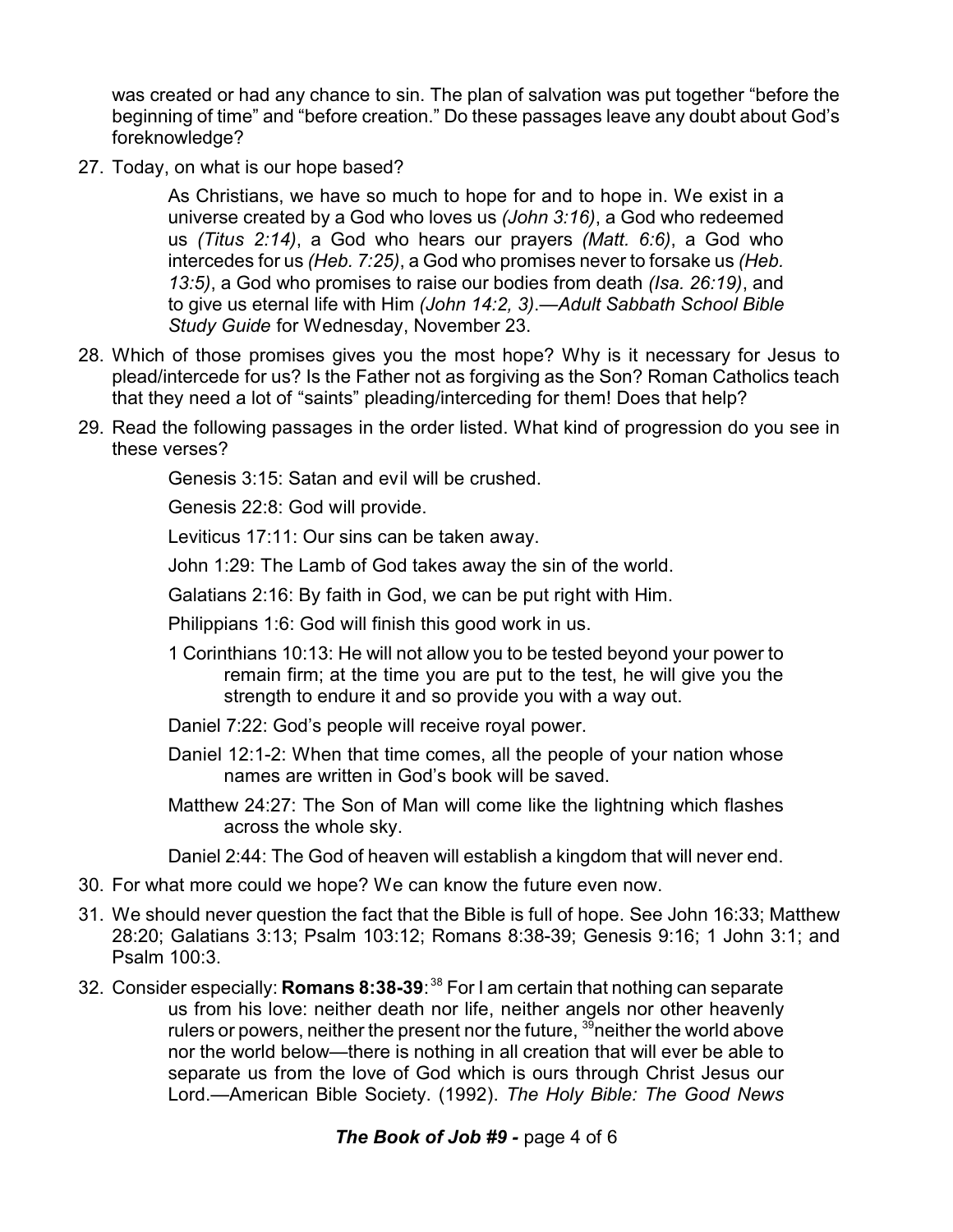*Translation* (2nd ed., Romans 8:38-39). New York: American Bible Society.

- 33. What is the meaning of *the world below*? The Jews believed that when one died and was placed in the grave, s/he actually entered a lower world of the dead. They believed there was no consciousness there.
- 34. As you think over the fundamental beliefs of the Seventh-day Adventist Church, which of them especially give you hope? The second coming? The great controversy which makes it possible to understand the rest of the Bible?

Talk hope and faith and thanksgiving to God. Be cheerful, hopeful in Christ. Educate yourself to praise Him. This is a great remedy for diseases of the soul and of the body.—Ellen G. White, *Lt 322*, Oct. 23, 1906, to the wife of a church leader in Australia; *TDG* 305.6; *Mind, Character, and Personality*, vol. 2, 492.1.

- 35. We have suggested that the experiences of Job match in some ways the final events in the life of Christ as well as the events we expect to take place at the end of this world. So, what does Christ's resurrection teach us about suffering? Would you agree that Christ's resurrection is the guarantee that God's people can and will be resurrected and taken home to live with Him forever?
- 36. The Bible study guide quotes James 2:20-22 several times. Do you see a relationship between these verses about faith and actions/works and the story of Job?
- 37. Are there things that we should learn from Job's three friends? Think before you speak? Perhaps, things we should learn not to do? Could we learn things that we should not do when speaking to those who are suffering? If you read carefully through the speeches of Bildad and Zophar as well as Job's responses, do you see sudden glimpses of light in certain places?
- 38. We do not need to be told that the tongue is a powerful instrument. It can be a way of bringing hope; or, it can be a terribly destructive weapon. Do you think Job's friends learned anything from everything that happened? Did any of them ever realize that they were not representing God correctly? Or, did they go home puzzled about Job 42:7-8? What does Job 42:11 tell us about what they learned?
- 39. Human groups including Seventh-day Adventist churches are not immune from indulging in gossip, critical comments, even slander. Any close-knit group that shares more than a few details of each other's lives, risks the possibility of falling into chit chat, backbiting, even gossip. Gossip is right in the middle of the longest list of sins in the whole Bible! (Romans 1:28-32)
- 40. There is a father quoted as saying: "There are two things you cannot take back: a launched arrow and a spoken word." How often do we speak words that we wish we could take back? Have you had the experience of saying something without carefully thinking it through and it wounded a close family member or friend and they remembered even years later? It is possible to turn friends into enemies by a careless word.
- 41. Read Proverbs 25:11. While we have spoken about the potentially negative impact of words, it is also possible to realize the hope-inspiring impact of a good word spoken at the right time.
- 42. Read Genesis 3:15. It is interesting to note that the Hebrew word for *seed* of the woman referred to in that verse is in the singular, referring to Jesus Christ the Anointed One or